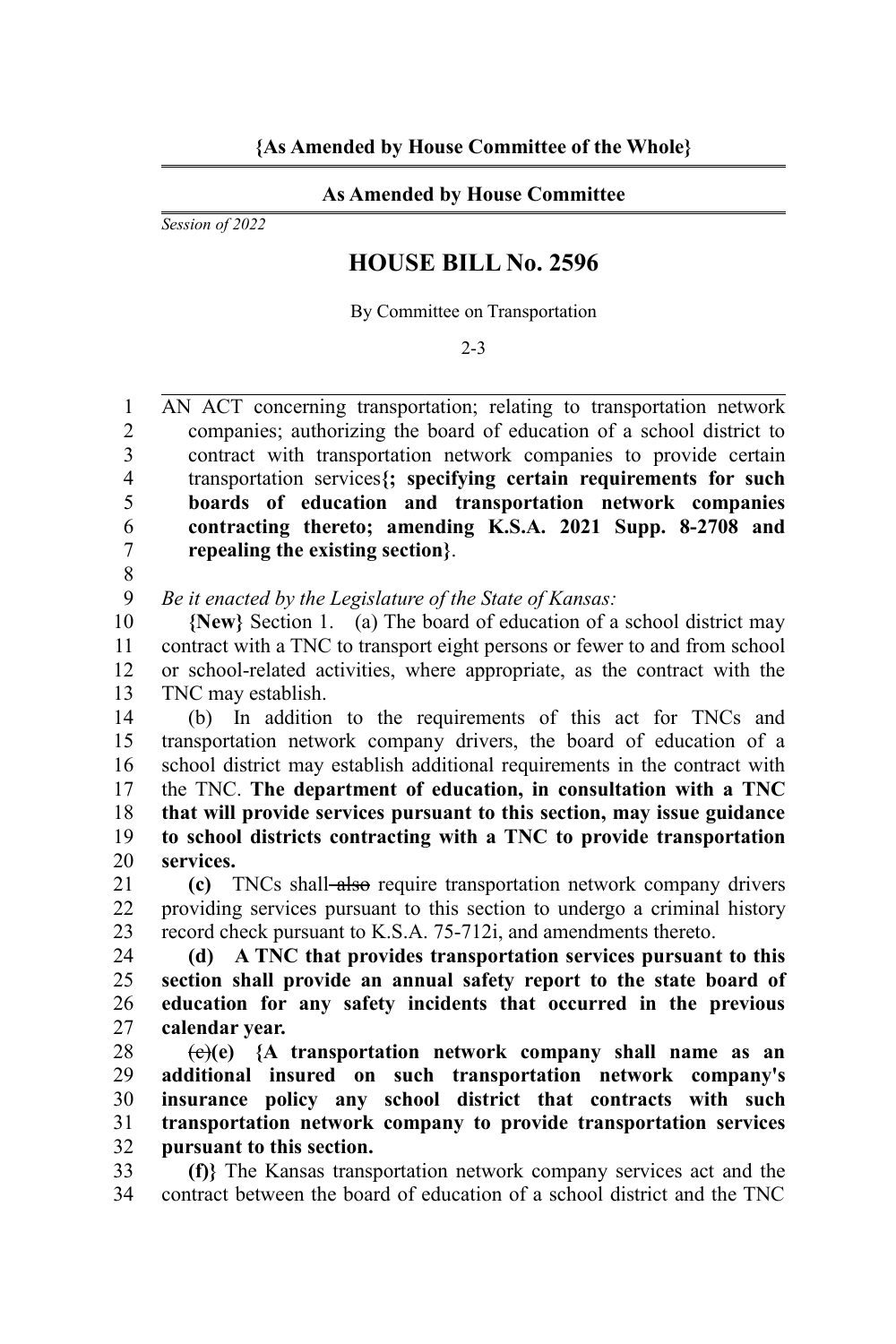- shall exclusively govern the services provided pursuant to this section, and all rules and regulations of the state board of education concerning the transportation of students shall not apply. 1 2 3
- **{(g) The board of education of a school district that contracts for school transportation services pursuant to this section shall:** 4 5
- **(1) Provide notice to the parent or guardian of a student that such student will be riding with a transportation network company;** 6 7

**(2) provide an annual disclaimer to the parent or guardian of a student that may be transported by a transportation network company that the school district uses transportation network company services for school transportation purposes and that the relationship between the school district and the transportation network company is governed by a contract and not the rules and regulations of the state board of education;** 8 9 10 11 12 13 14

**(3) permit the parent or guardian of a student to not allow such student to ride with a transportation network company; and** 15 16

**(4) maintain insurance coverage for students transported by a transportation network company that covers the students as though the students were in the care, custody and control of the school district even when being transported by a transportation network company.}** 17 18 19 20

 $\left(\frac{d}{f}\right)$  (h)} This section shall be a part of and supplemental to the Kansas transportation network company services act. 21 22

**{Sec. 2. K.S.A. 2021 Supp. 8-2708 is hereby amended to read as follows: 8-2708.** On January 1, 2016, and thereafter, *(a)* **A transportation network company driver or vehicle owner or transportation network company on the driver's behalf shall maintain primary automobile insurance that**: 23 24 25 26 27

(a) **recognizes that the driver is a transportation network company driver and covers the driver while the driver is logged on to the transportation network company's digital network, while the driver is engaged in a prearranged ride or while the driver otherwise uses a vehicle to transport passengers for compensation.** 28 29 30 31 32

**(b) (1) The following automobile insurance requirements shall apply while a participating transportation network company driver is logged on to the transportation network company's digital network and is available to receive transportation requests but is not engaged in a prearranged ride:** 33 34 35 36 37

**(A) Primary automobile liability insurance in the amount of at least \$50,000 for death and bodily injury per person, \$100,000 for death and bodily injury per incident, and \$25,000 for property damage; and** 38 39 40 41

**(B) primary automobile liability insurance that meets the minimum coverage requirements where required by K.S.A. 40-284** 42 43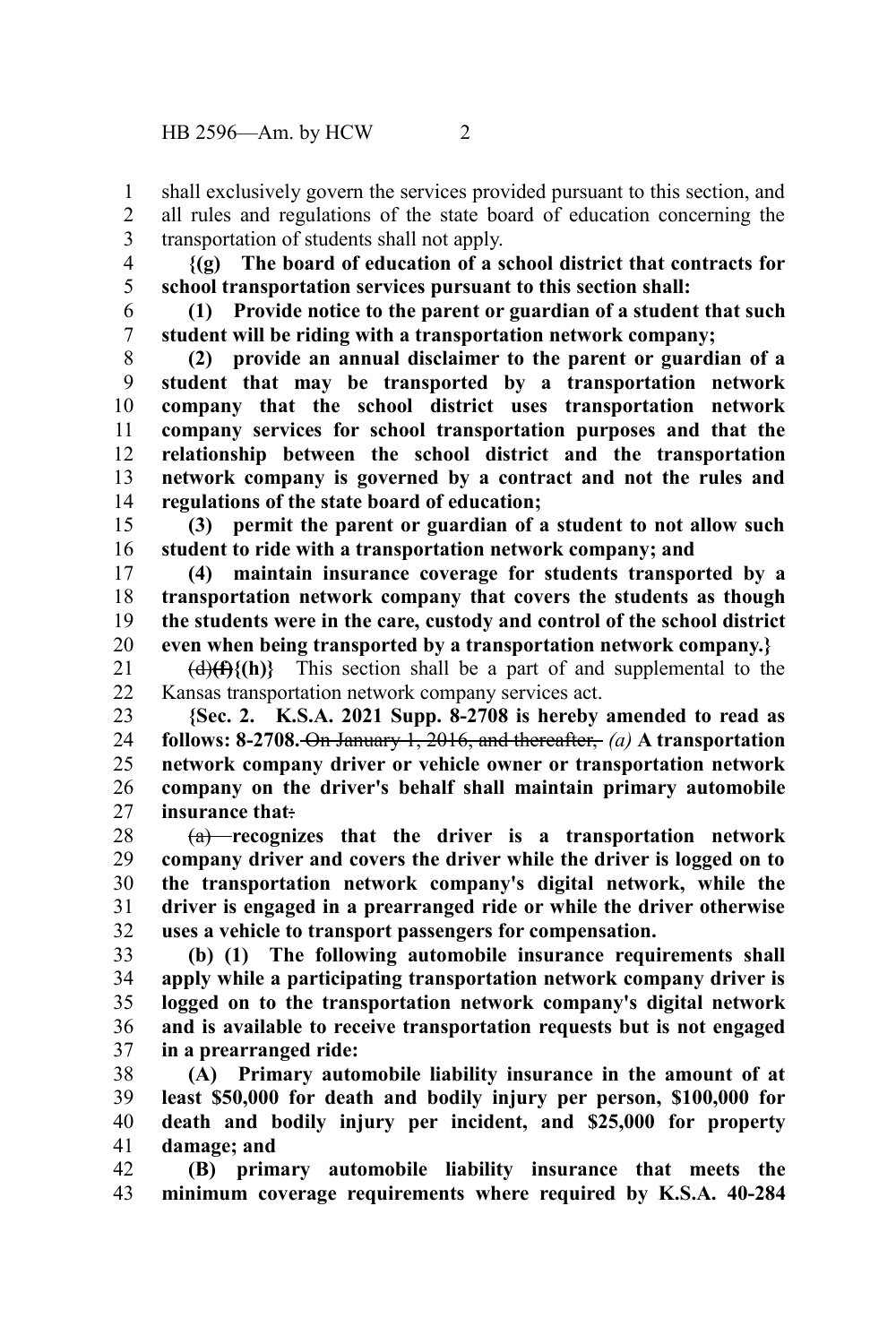**and 40-3107(f), and amendments thereto.** 1

**(2) The coverage requirements of this subsection (b) may be satisfied by any of the following:** 2 3

**(A) Automobile insurance maintained by the transportation network company driver or vehicle owner;** 4 5

**(B) automobile insurance maintained by the transportation network company; or** 6 7

8

**(C) any combination of subparagraphs (A) and (B).**

**(c) (1) The following automobile insurance requirements shall apply while a transportation network company driver is engaged in a prearranged ride:** 9 10 11

**(A) Primary automobile liability insurance that provides at least \$1,000,000 for death, bodily injury and property damage;** *and* 12 13

**(B) primary automobile liability insurance that meets the minimum coverage requirements where required by K.S.A. 40-284 and 40-3107(f), and amendments thereto.** 14 15 16

**(2) The coverage requirements of this subsection (c) may be satisfied by any of the following:** 17 18

**(A) Automobile insurance maintained by the transportation network company driver or vehicle owner;** 19 20

**(B) automobile insurance maintained by the transportation network company; or** 21  $22$ 

23

**(C) any combination of subparagraphs (A) and (B).**

**(d) If insurance maintained by the driver or vehicle owner in subsection (b) or (c) has lapsed or does not provide the required coverage, insurance maintained by a transportation network company shall provide the coverage required by this section beginning with the first dollar of a claim and shall have the duty to defend such claim.** 24 25 26 27 28

**(e) Coverage under an automobile insurance policy maintained by the transportation network company shall not be dependent on a personal automobile insurer first denying a claim nor shall a personal automobile insurance policy be required to first deny a claim.** 29 30 31 32

*(f) A transportation network company that contracts with the board of education of a school district to provide transportation services pursuant to section 1, and amendments thereto, shall name such school district as an additional insured party on such transportation networks company's automobile insurance policy.* 33 34 35 36 37

(f)*(g)* **Insurance required by this section may be placed with an insurer licensed under K.S.A. 40-208 or 40-209, and amendments thereto, or with a surplus lines insurer eligible under K.S.A. 40-246b, and amendments thereto.** 38 39 40 41

 $\left(\frac{g}{g}\right)$  Insurance satisfying the requirements of this section shall **be deemed to satisfy the financial responsibility requirement for a** 42 43